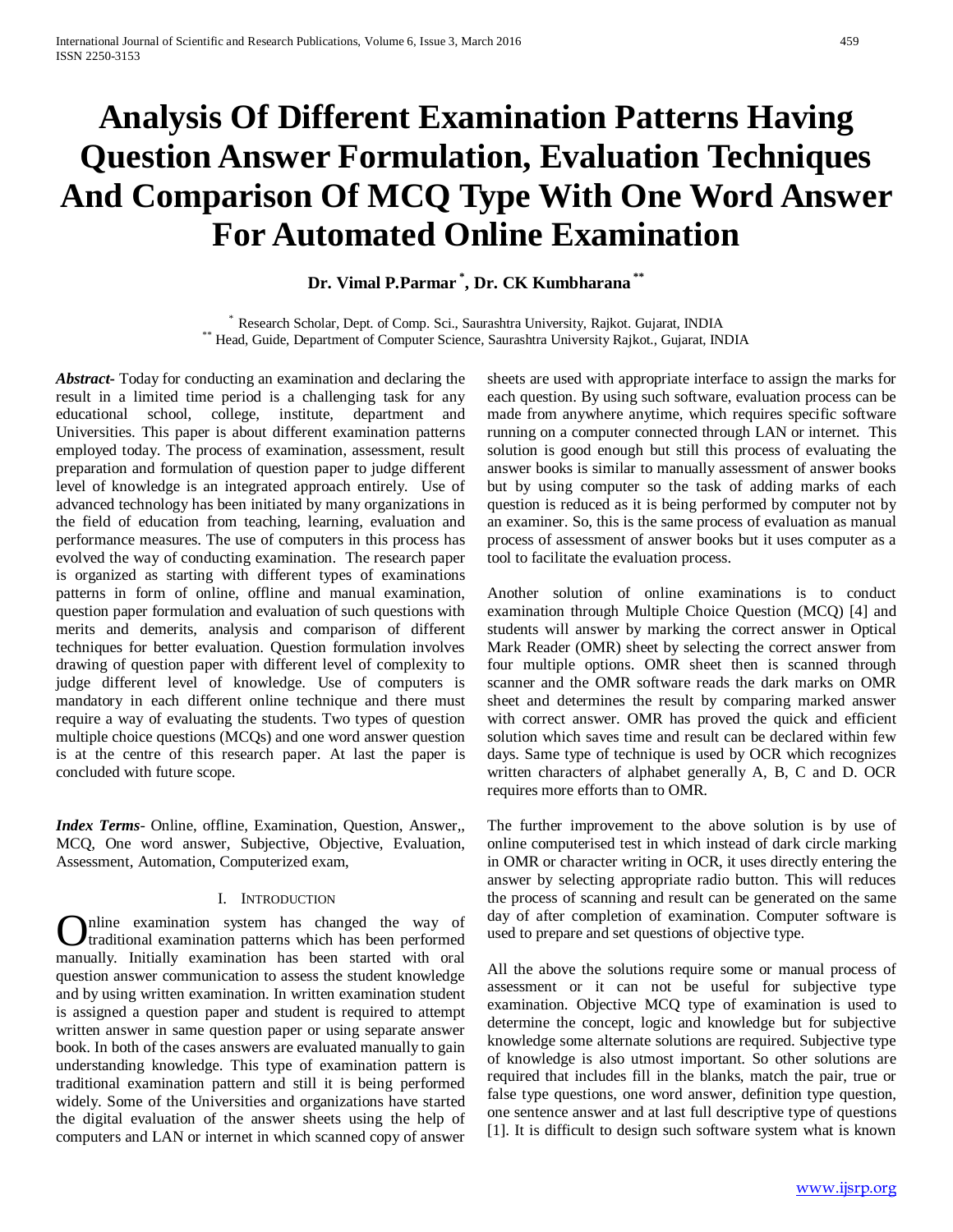as expert system having expertise in specific subjects with large subjective knowledge base. Such systems requires concept of artificial intelligence. Subsequent sections discuss level of complexity in question paper design and the comparison between objective and subjective type of questions.

## II. EXAMINATION PATTERN AND ASSESSMENT PATTERN OF ANSWER BOOKS

Examination pattern includes mode of examination that is online or offline and what kind of questions are included in the examination that is MCQs or descriptive type of questions [3]. These processes can be classified as follows.

- A. Offline examination is the traditional written examination in which examinee has to write answer in answer book and examiner has to evaluate the answer. Such type of test includes both kinds of questions of objective as well as descriptive subjective. Evaluation process is also manual process.
- B. Online examination is the computerized test having most of the time objective types of MCQs like question [1]. Student requires to select any answer from available options by just using a mouse click. As it is online computerized test the evaluation is being performed automatically without human intervention. On line examination can also be attended by students may be location independent. [6] For organizing such online examination security must be enforced [8]. Online examination may involve directly entering subjective answers and assessed by examiner [10] [12]. Such type of online examination can be implemented by web based solution [14].
- C. Offline examination is the traditional written examination in which examinee has to write answer in answer book and examiner has to evaluate the answer using computerized software. Assessment of answer book is made by scanning the answer book to produce the soft copy of it and by using computer with software to assess the answer book. Software provides user interface to enter marks according to question paper. This type of evaluation process requires network LAN or internet that facilitates to evaluate answer book anytime any where if it uses internet. It requires time to download the answer book depending on the bandwidth of internet.
- D. Online examination is the computerized test having objective types of MCQs like questions [1], one word answer type question, define terms [9], match the pair, true or false type questions, fill in the blanks like question and descriptive type of question. User requires to enter an answer using mouse to select MCQ answer and keyboard to enter text. To evaluate objective type of MCQ questions, it is somehow easier, but to evaluate one word answer, definition or descriptive type of questions it requires more efforts. To evaluate automatically such answer books customized complex software is required with large knowledge base. Using such system for evaluating hand written answer books having descriptive types of questions, it does not only require to evaluate but it also requires to recognize hand

written, grammatical mistakes and recognizing figures and diagrams in answer books.

In this paper two types of questions MCQs and one word answers are compared and analyzed.

## III. FORMULATION OF QUESTION ANSWER

Formulation and drawing of question papers should be designed according to keep mind all types of students and all types of question categories from simple to complex by assigning suitable weight to each type of categories. To draw a structured and balanced question paper, Bloom's taxonomy is quite useful. Bloom's technology consists of a layered approach.



**Figure 1. Bloom's Taxonomy Triangle**

Each of the layer describes different level of complexity from bottom to top in increasing order from basic to expertise level. Each of the level is described below.

- 1. Knowledge : It is associated with core basic knowledge and concepts. Questions related with define, duplicate, list, memorize, repeat and state fall in this category.
- 2. Understanding : It is associated with ideas or working concepts. Questions related with classify, describe, discuss, explain, identify, locate, recognize, report, select and translate fall in this category.
- 3. Application : It is associated with the applicability of ideas and information learnt from knowledge and understanding in different situations. Questions related with execute, implement, solve, use, demonstrate, interpret, operate, schedule and sketch fall in this category.
- 4. Analyze : It is associated with connections among ideas. Questions related with differentiate, organize, relate, compare, contrast, distinguish, examine, experiment, question and test fall in this category.
- 5. Evaluate : It is associated with justification and decision. Questions related with appraise, argue, defend, judge, select, support, value, critique and weigh fall in this category.
- 6. Create : It is associated with production of new or original research work. Questions related with design, assemble, construct, conjecture, develop, formulate, author and investigate fall in this category.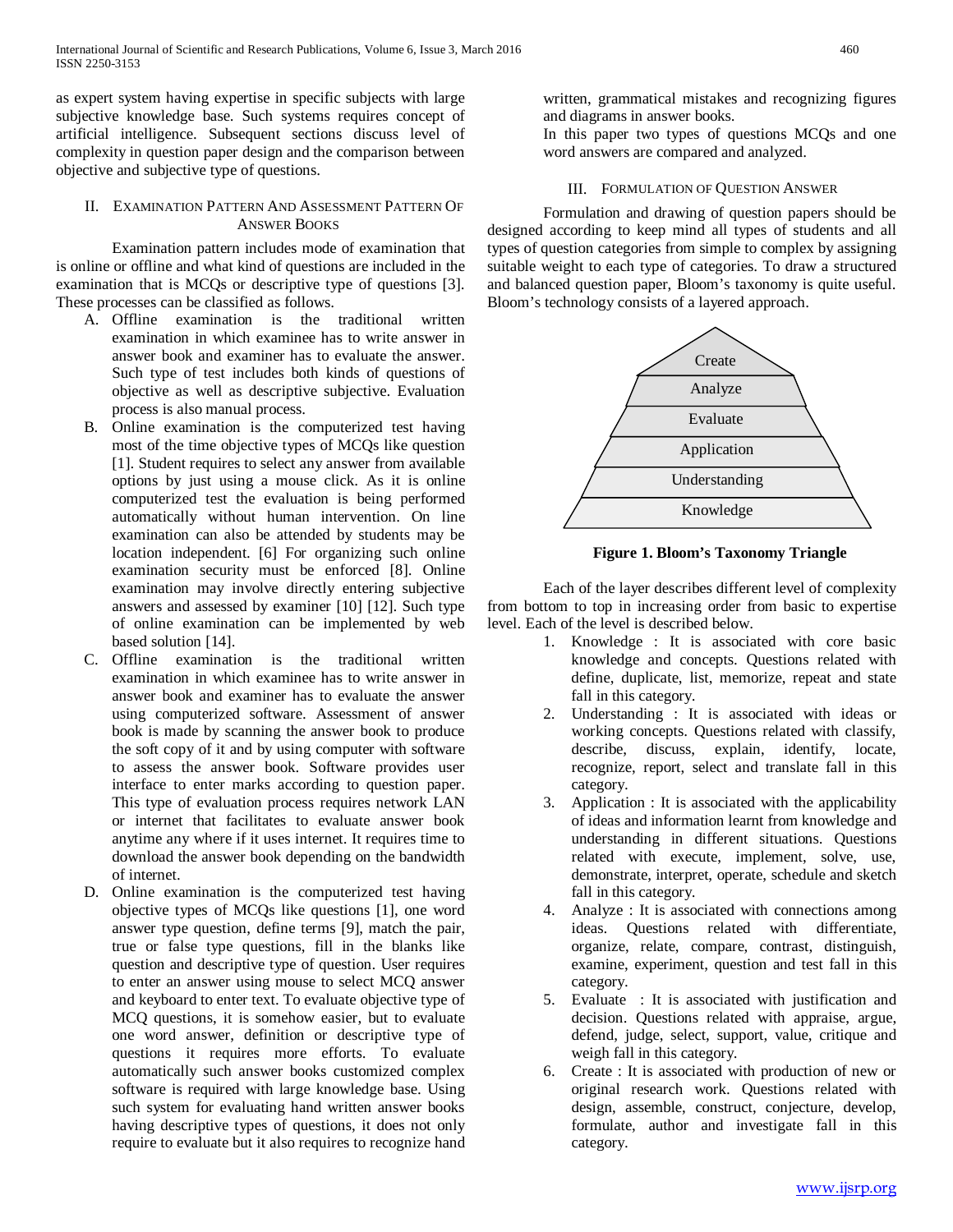Question paper should be designed with keeping Bloom's taxonomy in mind. Weight of each level should be maintained to evaluate different levels of knowledge. For any kind of question to answer, basic knowledge must be required which is at the base level and to create some new ideas, model or product requires creativity which is at the highest level. Each level depends on its predecessor lower levels. The same triangle is applied to solve real life working problem but in reverse order. As to create some real research work it must be followed from top to bottom level and to reach at the core knowledge which helps to solve the problem in hand. Thus Bloom's taxonomy is useful to determine the complexity of question papers. The algorithm has been designed for generating a question paper [2]. Quality of paper has measure impact on the correct evaluation of the student [3], by using such techniques it is possible to produce qualitative question papers.

## IV. MCQ TYPE EXAMINATION

Multiple Choice Questions are widely used for many competitive examinations. Following are the characteristics of MCQ type examination.

- A. MCQ type examination is useful to assess the objective type of knowledge of understanding.
- B. It can be online through computer or may be offline.
- C. In online MCQ type examination result can be produced faster compare to offline examination [5].
- D. In offline MCQ type examination scanned copy of OMR or OCR sheet is used for assessment.
- E. This type of test lacks to test subjective type of knowledge. Although mathematical calculation type problems with four options can be included.
- F. Some MCQ examination also involves negative marking system for incorrect answers.
- G. This type of examination is easy to conduct and requires to prepare predetermined number of questions with answer.
- H. MCQ type system reduces the ability of writing and vocabulary of the students.
- I. At first glance it seems as easy to attend as no writing efforts are required but in reality it may be difficult.
- J. Attempting an incorrect answer all the marks related to that question will be lost. Oppose to it with same marks, in writing an descriptive answer has chance to gain some marks.
- K. So MCQ type examination has advantages with some disadvantages so it is suggested that some weight of entire examination should be assigned to achieve desired evaluation.
- V. AUTOMATIC COMPUTERIZED TEST AND EVALUATION PROCESS INVOLVING ONE WORD ANSWER

The automatic computerized techniques for one word answer implemented through software helps the teachers by saving time and include user response by entering one word answer. An Automatic evaluation process reduces the human efforts and behaves intelligently having following characteristics.

- A. Automatic evaluation process is subjective at some extent and equally applied for all the examinees. This makes bias free evaluation.
- B. Result generation will be fast enough with no chances of error if implemented very carefully.
- C. Demonstrate the intelligent behavior as natural evaluation process.
- D. It requires to prepare question set with one word answer for different subjects.
- E. The system provided with functions to identify similar pronunciation words called homophones helps users to select an appropriate answer from system generated set of similar pronunciation words.
- F. The test can be applied for one word answer or fill in the blanks like questions.
- G. Allows users to enter answer during online examination and viewing result after completion of examination similar to MCQ examination.
- H. It requires to prepare a model to generate internal representation of the words to identify homophones of given attempted answer word.
- I. Use of such proposed system may be an alternative to manual examination or may be an alternative to the MCQ examination. This may be first step towards the research of subjective examination.
- J. Behavior of the system mimic human-like behavior of computer and examination will be interactive, interesting and realistic.
- K. The concepts can be incorporated into speech recognition system to solve the problems of recognizing homophones.
- L. Helpful to the students who know correct pronunciation but not the actual spelling of the answer word by obtaining the suggestions from the system.
- M. The solution might be helpful for further research of sentence evaluation [9] as well as paragraphs in answer at some extent which also requires an equivalent expert system to be built.

## VI. IMPLEMENTING THE EVALUATION PROCESS FOR ONE WORD ANSWER EXAMINATION

 Evaluation of one word answer examination uses the concept of "Text Pattern recognition". Text pattern recognition applied for such system involves recognition of similar pronunciation English words for helping the students who knows the correct pronunciation of the answer word but not the correct spelling of that answer word. The software system designed for conducting such examination should have interactive user input interface with text box like control to obtain the answer from the user. This user interface interacts with the system knowledge base to quickly find out homophones of the entered wrong word. The entered word is error free then it should be accepted directly but in case if any typographical mistake exists in input then such input must not be accepted and propagating alternative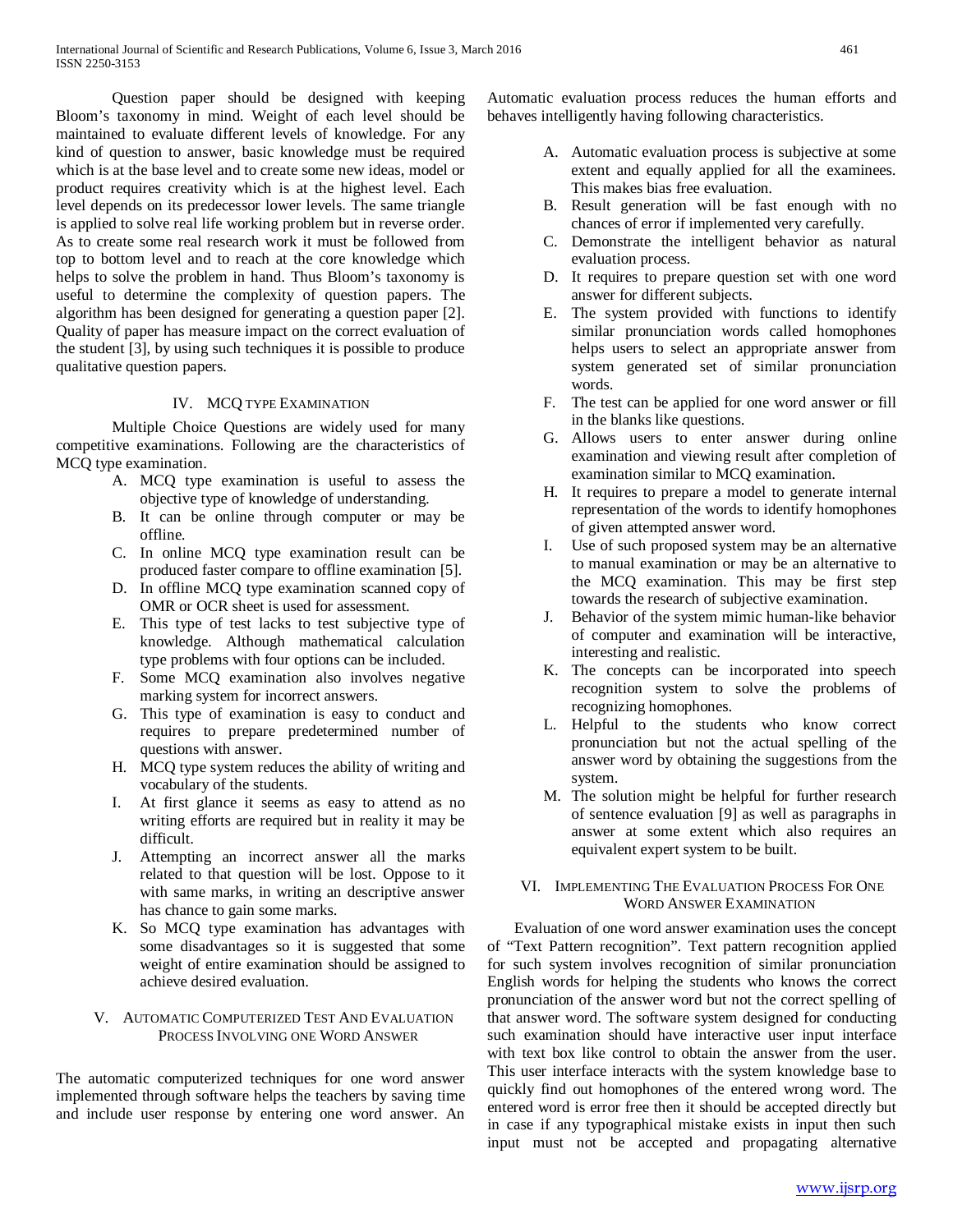suggestions words which have the similar pronunciation. Student must require selecting one word from the list of generated words. Proper care should be taken if entered answer is name of something. Any name in the input should be accepted as valid word.

To achieve the desired performance of searching homophone for the given incorrect word, internal representation must be required as efficient as possible for fast retrieval of such words because English language is rich in its vocabulary. Each entered word is compared with the stored English word database and matching pronunciation words are returned as correct spelling. Although implementation involves many processes but it supports better assessment process. Many algorithms with different techniques have been developed for recognizing English as well as other languages homophones which are also implemented in many software.

#### VII. ANALYSIS AND COMPARISON OF TECHNIQUES

Both MCQs and One word answer examinations have their own advantages and limitations. Following analysis compares both of these techniques.

- A. MCQs type is easy to implement where one word answer examination requires more efforts to design, develop and implementation.
- B. MCQs are only useful for objective type of questions where as one word answer is useful to assess subjective type of knowledge as some extent.
- C. Directly user's response is compared with actual answer so it involves character comparison. While one word answer requires comparison of string of characters, so more processing is involved.
- D. MCQs do not require any further algorithms but one word answer involving homophone requires specials homophone identification algorithms.
- E. In MCQs no need of preparing and maintain database of English words is required but in one word answering it requires to prepare and maintain large database of English words
- F. MCQ type examination isles interactive compared to one word answering system.
- G. MCQs do not require any artificial intelligence behavior and core computation is performed while implementation of such one word Examination require artificial intelligence and knowledge base construction for natural behavior.
- H. Attempting wrong answer in MCQ results in loss of marks where as in one word answer examination attempting wrong answer results in set of alternatives of entered answer. Which will just help user towards the correcting the answer.
- I. Both type of computerized examination are automatically evaluated so fast retrieval of result.
- J. Both type of computerized examination are required to prepare question answer sets for different subjects.
- K. Both type of computerized examination are useful for equal evaluation of examination for every student.
- L. Both type of computerized examination provides error free automated evaluation. Care must be taken when implemented otherwise effects to the entire result.
- M. MCQs type offline examination can be automatically evaluated using OMR or OCR systems but one word answer examination if not implemented online then suggestions to misspelled word be lost or hand written recognition techniques are required to recognize different user answers with different handwriting for automatic evaluation.
- N. One word answering solution technique can be extended for sentence, paragraph and descriptive answering schemes compared to MCQs solution technique.

#### VIII. ADVANCED TECHNOLOGY

By use of advanced technology and artificial intelligence like neural network, fuzzy logic, expert system it is possible to achieve desired level of accuracy for fully computerized examination having objective and descriptive type of questions. Knowledge base for many numbers of subjects must be constructed in specific form to maintain and retrieval of it which is necessary for subjective assessment. Learning and experiments are performed at the initial stages of the system. Although to achieve the accepted level of accuracy is a topic of research area as it does not only require to apply the knowledge but to assess hand written answer book it requires technique of hand written recognition technique. Again it is difficult task as different users have different hand writing and to recognize them successfully more processing are needed. Although due to amount of processing required, the systems can be implemented at some possible extent. The technological power, high processing computers and available ideas and skills the possibility of such full-fledged system can be overlooked. It is also possible to answer the question by voice and automatically evaluating the answer. Base theme will be the same to assess subjective answers by use of various interfaces of input answers.

## IX. CONCLUSION

 Technology enhancement in computer hardware and software technologies, examination pattern has dramatically be changed from class based examination to online examination. Online computerized examination does not only implement as computerized examination and evaluation process but also provides quick and reliable evaluation with flexibility for automation of entire examination process. In this research paper different techniques of examination process are discussed with formulation of the question paper which follows the Bloom's taxonomy that will determine the complexity of the paper. Characteristics of MCQs and one word answer examination are discussed and later are compared with each other. Both these